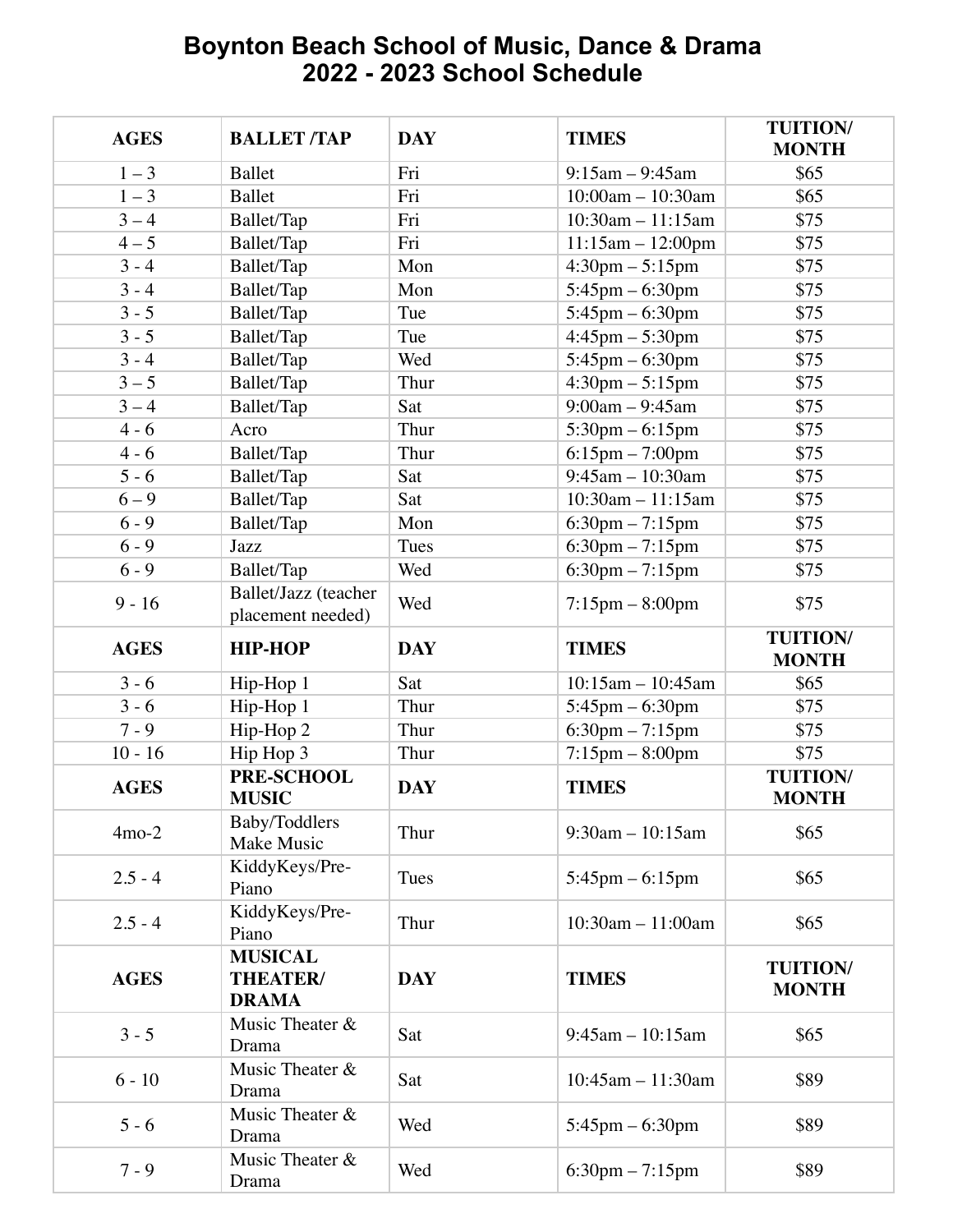| $10-16$     | Music Theater &<br>Drama                                 | Wed        | $7:15$ pm $-8:00$ pm               | \$89                            |
|-------------|----------------------------------------------------------|------------|------------------------------------|---------------------------------|
| <b>AGES</b> | <b>MUSICALS/BAK</b><br><b>PREP/PERF</b><br><b>GROUPS</b> | <b>DAY</b> | <b>TIMES</b>                       | <b>TUITION/</b><br><b>MONTH</b> |
| $6 - 16$    | Shrek, Jr/Broadway<br>Begins in January                  | M&F        | $5:45$ pm $-7:45$ pm               | $$165/4$ months                 |
| $9 - 11$    | <b>Bak Preparation</b><br>Class begins Sept              | Tue        | $6:30 \text{pm} - 8:00 \text{pm}$  | \$125                           |
| <b>AGES</b> | <b>JAM BAND</b>                                          | <b>DAY</b> | <b>TIMES</b>                       | <b>TUITION/</b><br><b>MONTH</b> |
| $6 - 14$    | Jam Band                                                 | Sat        | $2:30 \text{pm} - 3:30 \text{pm}$  | \$50                            |
| <b>AGES</b> | <b>DANCE</b><br><b>COMPETITION</b><br><b>TEAMS</b>       | <b>DAY</b> | <b>TIMES</b>                       | <b>TUITION/</b><br><b>MONTH</b> |
| $4 - 9$     | Mini Dance<br><b>Competition Team</b>                    | T & W      | $3:00 \text{pm} - 5:00 \text{pm}$  | \$240                           |
| $9 - 12$    | Junior Dance<br><b>Competition Team</b>                  | $M-TH$     | $3:00 \text{pm} - 5:30 \text{pm}$  | \$300                           |
| $12 - 18$   | <b>Senior Dance</b><br><b>Competition Team</b>           | M&W        | $7:15$ pm $-8:30$ pm               | \$300                           |
| <b>AGES</b> | <b>PRIVATE</b><br><b>SCHOOL</b>                          | <b>DAY</b> | <b>TIMES</b>                       |                                 |
| $5-10$      | <b>Boynton Bch</b><br>School of<br>Performing Arts       | $M-F$      | $8:00am - 2:00pm$                  |                                 |
| <b>AGES</b> | <b>CENTRE STAGE</b>                                      | <b>DAY</b> | <b>TIMES</b>                       |                                 |
| $5-10$      | <b>Centre Stage</b>                                      | $M-F$      | $12:30 \text{pm} - 2:00 \text{pm}$ |                                 |